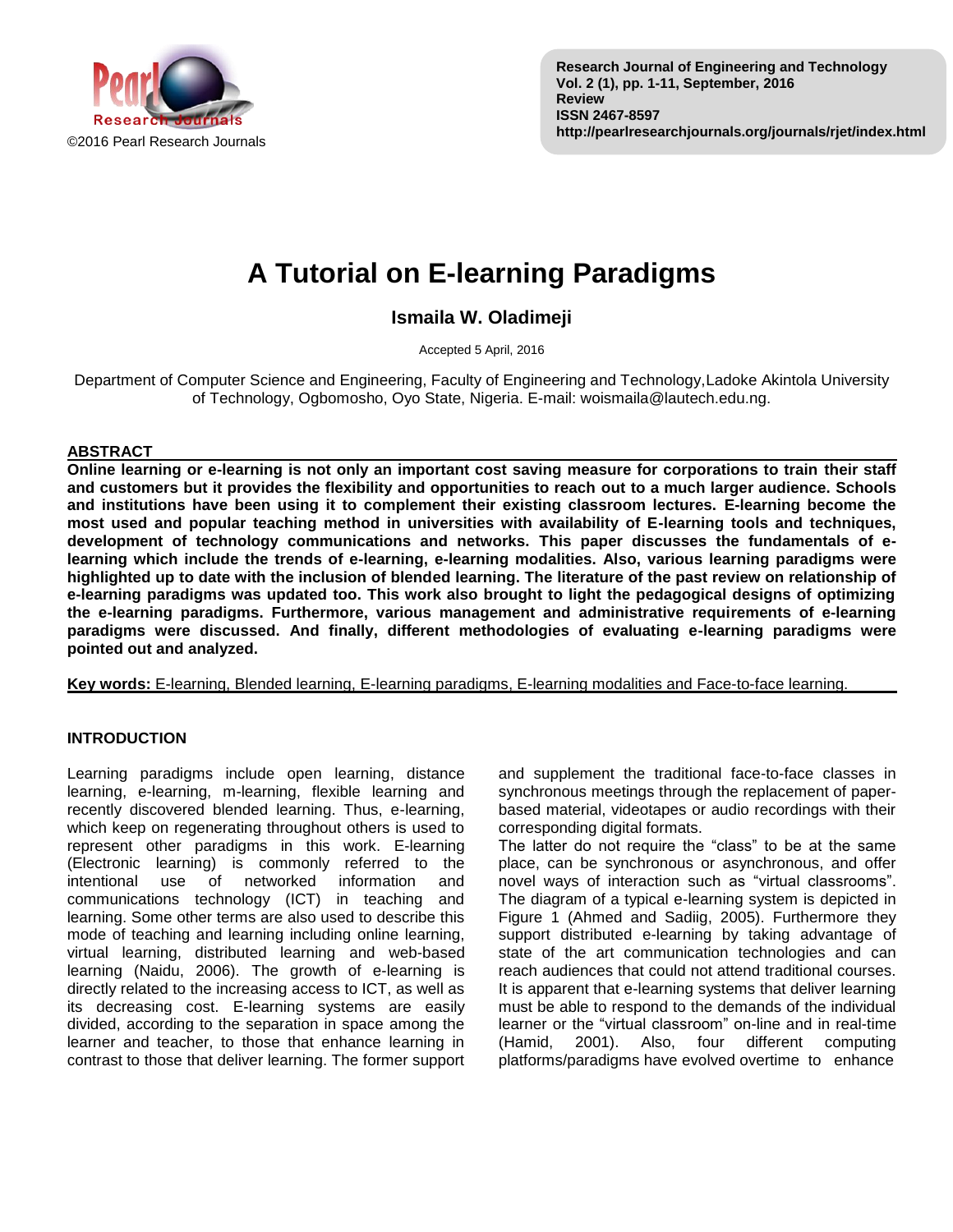

**Figure 1.** A Typical e-learning system.

| Table 1. E-Learning modalities. |  |
|---------------------------------|--|
|---------------------------------|--|

| <b>Modalities</b>         | Type                                                                                                                                                                                                                                                                    | <b>Examples</b>                                                                                                                        |
|---------------------------|-------------------------------------------------------------------------------------------------------------------------------------------------------------------------------------------------------------------------------------------------------------------------|----------------------------------------------------------------------------------------------------------------------------------------|
| Individual Self-<br>paced | Individualized self-paced e-learning online refers to<br>situations where an individual learner is accessing<br>learning resources such as a database or course<br>content online via an Intranet or the Internet.                                                      | studying alone or<br>learner<br>A<br>conducting some research on the<br>Internet or a local network.                                   |
|                           | Individualized self-paced e-learning offline refers to<br>situations where an individual learner is using learning<br>resources such as a database or a computer-assisted<br>learning package offline (that is, while not connected to<br>an Intranet or the Internet). | A learner working alone off a hard<br>drive, a CD or DVD.                                                                              |
| Group paced               | Group-based e-learning synchronously refers to<br>situations where groups of learners are working<br>together in real time via an Intranet or the Internet. It<br>may include text-based conferencing, and one or two-<br>way audio and videoconferencing.              | Learners engaged in a real-time<br>chat or an audio-videoconference.                                                                   |
|                           | Group-based e-learning asynchronously refers to<br>situations where groups of learners are working over an<br>Intranet or the Internet where exchanges among<br>participants occur with a time delay (that is, not in real<br>time).                                    | On-line discussions via electronic<br>mailing lists<br>and<br>text-based<br>conferencing<br>within<br>learning<br>managements systems. |

**Source**:Naidu, 2006.

e-learning viz networking or distributed computing, grid computing, mobile computing, and cloud computing.

# **E-Learning Modalities**

E-learning would incorporate all educational activities that are carried out by individuals or groups working online or offline, and synchronously or asynchronously via networked or standalone computers and other electronic devices. These various types or modalities of e-learning activity are represented in Table 1.

## **Definitions of Learning Paradigms**

#### *E-learning* **or** *Online Learning*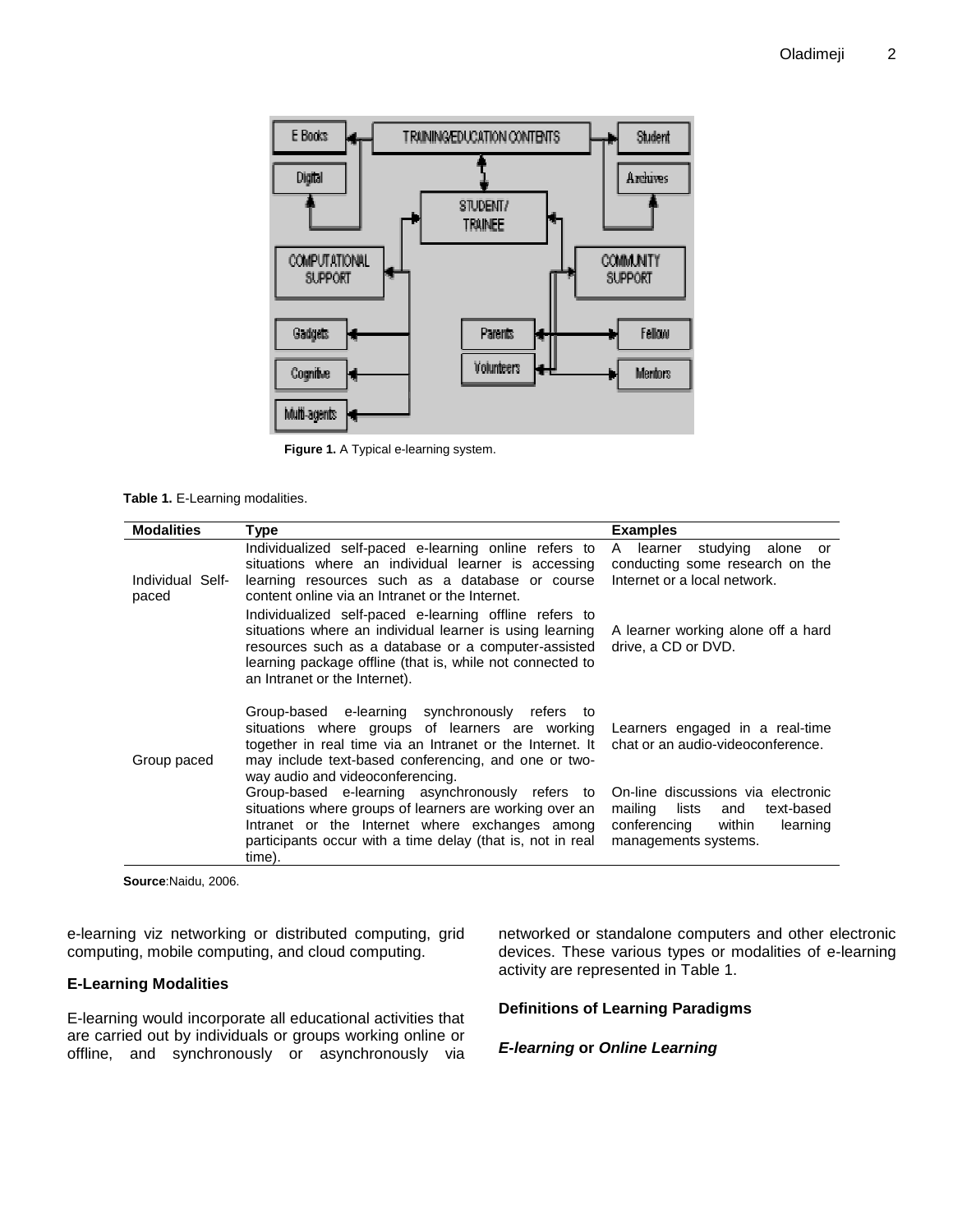E-learning or online learning is the use of electronic technology to deliver, support and enhance teaching and learning. E-learning is commonly referred to the intentional use of networked information and communications technology (ICT) in teaching and learning (Naidu, 2006).

# *Open Learning*

Open learning is learning in your own time, pace and place". Open learning involves but is not limited to: classroom teaching methods, approaches to interactive learning, formats in work-related education and training, the cultures and ecologies of learning communities, and the development and use of [open educational resources](https://en.wikipedia.org/wiki/Open_educational_resources) Calder and McCollum (1998).

# *Distance Education*

Distance education is any educational process in which all or most of the teaching is conducted by someone removed in space and/or time from the learner, with the effect that all or most of the communication between teachers and learners is through an artificial medium, either electronic or print, UNESCO (2002).

# *Flexible Learning*

Flexible learning is designed to provide learners with increased choice, convenience and personalization. This is highly compatible with the concept of constructive alignment and its key concept, that students construct meaning from what they do to learn (Biggs, 1999). It enables learners to choose aspects of their study. Flexible Learning includes aspects of open learning and distance learning.

## *Mobile Learning*

Mobile learning is general term that refers to the general delivery of e-learning materials on a variety of portable devices including laptops, Personal Digital Assistants (PDAs), mobile phones or MP3 players. It is the method of e-learning which is based on the use of mobile devices anywhere, any time. (Hemabala and Suresh, 2012).

# *Blended Learning*

Garrison and Vaughan (2008) define blended learning as "the organic integration of thoughtfully selected and complementary face-to-face and online approaches and technologies".

## **RELATIONSHIPS BETWEEN LEARNING PARADIGMS**

According to literature, learning paradigms include open learning, distance learning, e-learning, m-learning, flexible learning. A few years ago blended learning came into light. Blended learning is a combination of face-to face learning and online learning. Both learning environments have unique features. One unique instructional feature of a face-to-face learning environment is that it provides direct, place based, social interaction between students, the instructor and other students. This feature provides a synchronous mode of communication that fosters high motivation and engagement by allowing learners to test their understanding immediately through interactions with instructors and peers. Online learning provides course materials and messages anywhere and anytime that allow students to study independently of time and space. In other words online learning environment provides flexibility to students at any time and from any location that is convenient and it shows the asynchronous nature of the online environment. (Bulent, 2014). According Khan (2005), the Internet supports open learning because it is device, platform, time, and place independent.

It is designers who take advantage of the openness of the Internet to create learning environments that are flexible for learners. Thus, the Internet, supported by various digital technologies, is well-suited for open, flexible, and distributed learning (Figure 2). According to the approach put forward by Georgiev et al. (2004), Figure 3 shows the relationships between learning paradigms. This approach considers m-learning as a part of e-learning, e-learning as a part of distance learning. Furthermore, an m-learning activity is seen as an elearning and an e-learning activity is considered a distance education activity. Akour (2009) compares learning paradigms with respect to flexibility provided for learners and learning time span. When traditional learning, distance education, e-learning and m-learning are compared, it is stated that m-learning has a more learning time span. It is acknowledged that m-learning is used by a lot of learners since it can be reached at anytime and anywhere and also provides easy access, Akour (2009) compares in terms of flexibility and learning time spanning of traditional education, distance education, e-learning and m-learning paradigms (Figure 4). Tick"s approach (2006) is thought to be the best for this study as it states that m-learning can provide educational opportunities at anytime and anywhere when used with e-learning and distance education. Figure 5 shows the relationship between learning paradigms according to this approach. Also, b-learning (blended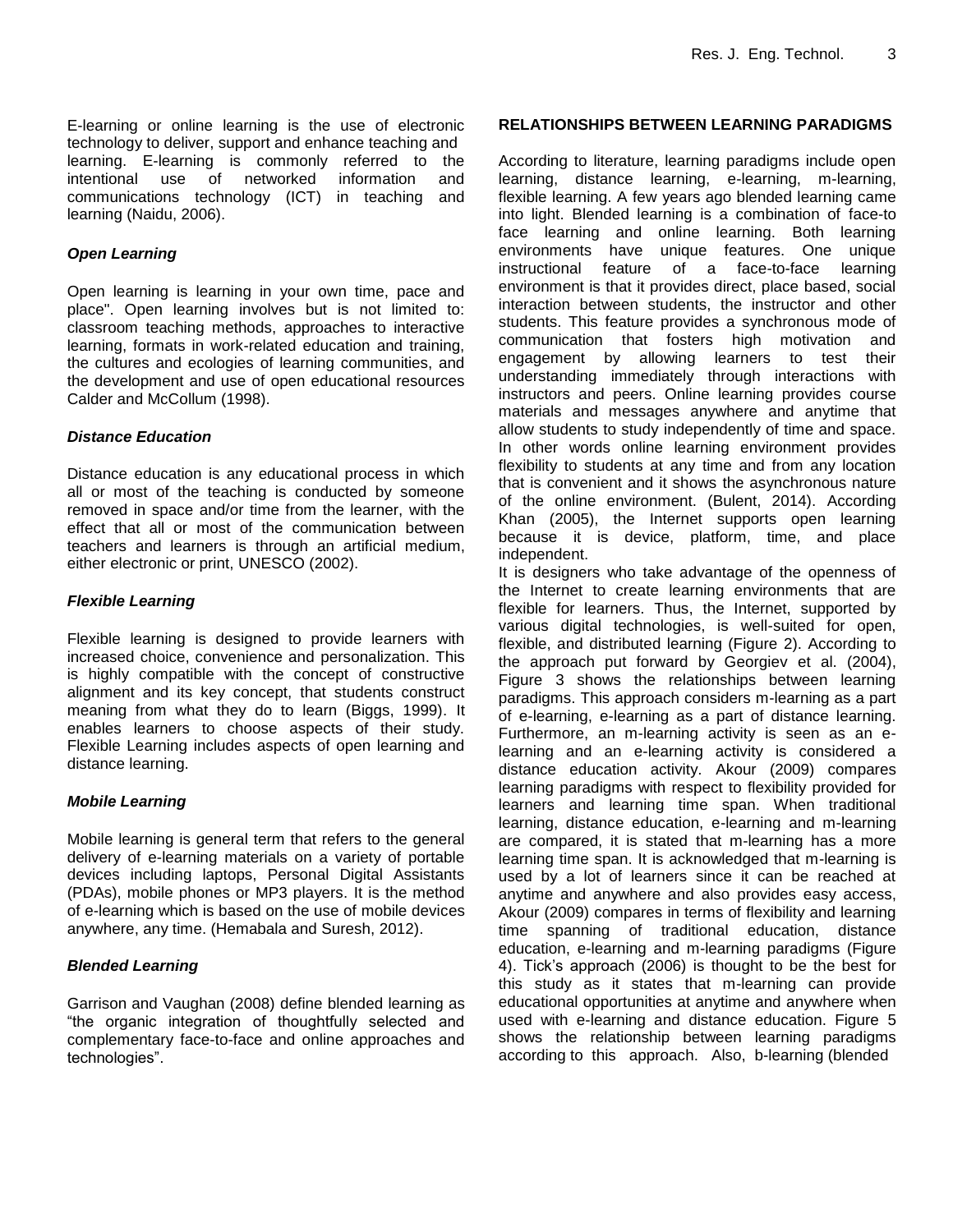

**Figure 2.** Open, flexible, and distributed e-learning paradigms.



**Figure 3.** Set theory perspective of learning paradigms.

learning) can incorporate face-to-face classes with online learning and mobile learning as shown in the Figure 6. In this way, resources can be provided in various ways using media such as videos, audio, e-books etc, and participants can use different tools to communicate with each other and the teacher, and to interact with the learning environment. (Bulent, 2014).

#### **Principles of Effective E-Learning Paradigms**

#### *The Multimedia Principle*

The multimedia principle: Adding graphics to words can improve learning. By graphics we refer to a variety of

illustrations including still graphics such as line drawings, charts, and photographs and motion graphics such as animation and video. Research has shown that graphics can improve learning.

## *The Contiguity Principle*

The contiguity principle: placing text near graphics improves learning. Contiguity refers to the alignment of graphics and text on the screen. Often in e-learning when a scrolling screen is used, the words are placed at the top and the illustration is placed under the words so that when you see the text you cannot see the graphic and vice versa. This is a common violation of the contiguity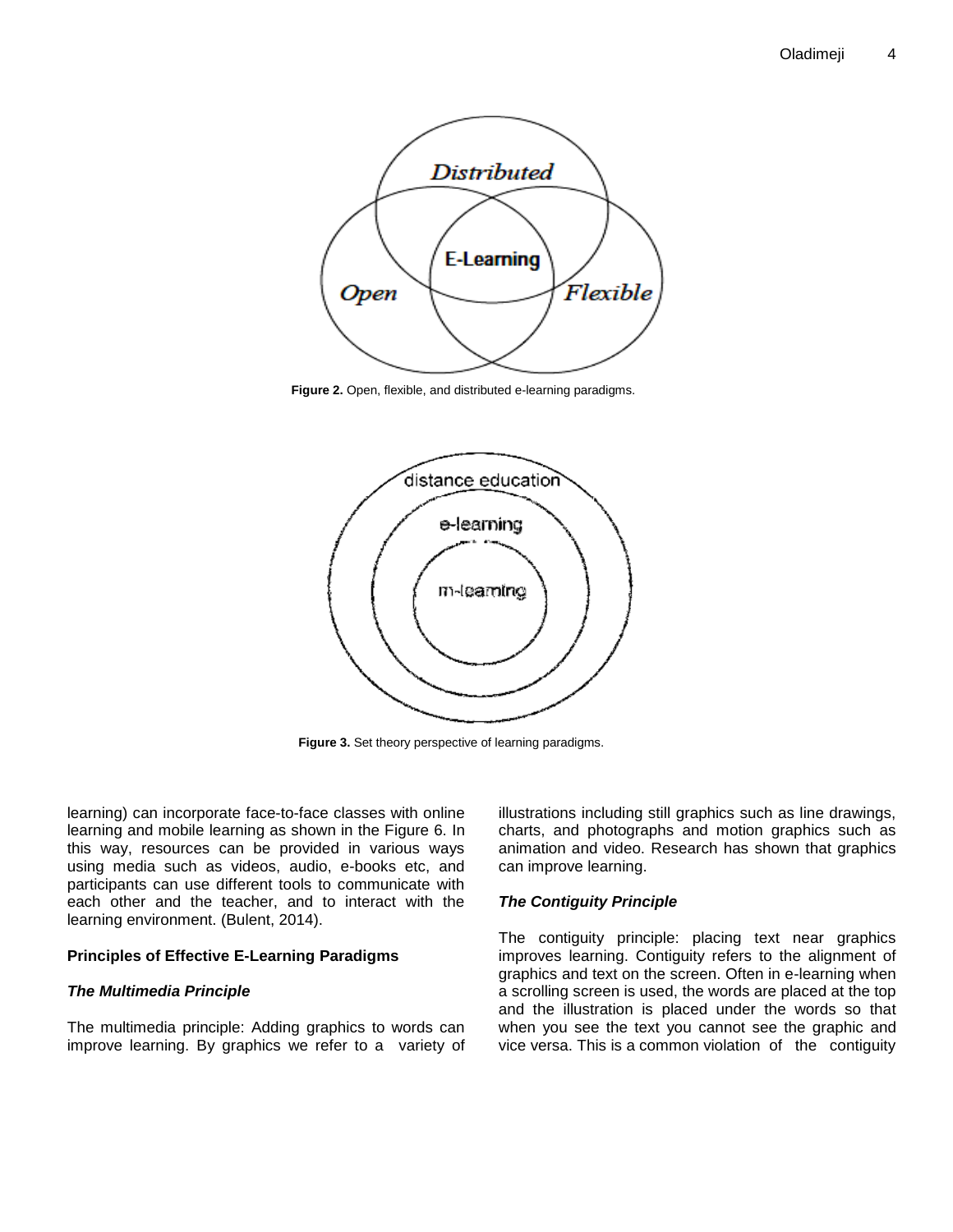

**Figure 4.** Learning space range and ease of access for learning paradigms.



**Figure 5.** The interrelationship of d-learning, e-learning, and m-learning.

principle that states that graphics and text related to the graphics should be placed close to each other on the screen.

#### *The Modality Principle*

The modality principle: explaining graphics with audio improves learning. If you have the technical capabilities to use other modalities like audio, it can substantially improve learning outcomes. This is especially true of audio narration of an animation or a complex visual in a topic that is relatively complex and unfamiliar to the learner.

#### *The Redundancy Principle*

The redundancy principle: explaining graphics with audio and redundant text can hurt learning. Some e-Lessons provide words in text and in audio that reads the text. This might seem like a good way to present information in several formats and thus improve learning. Controlled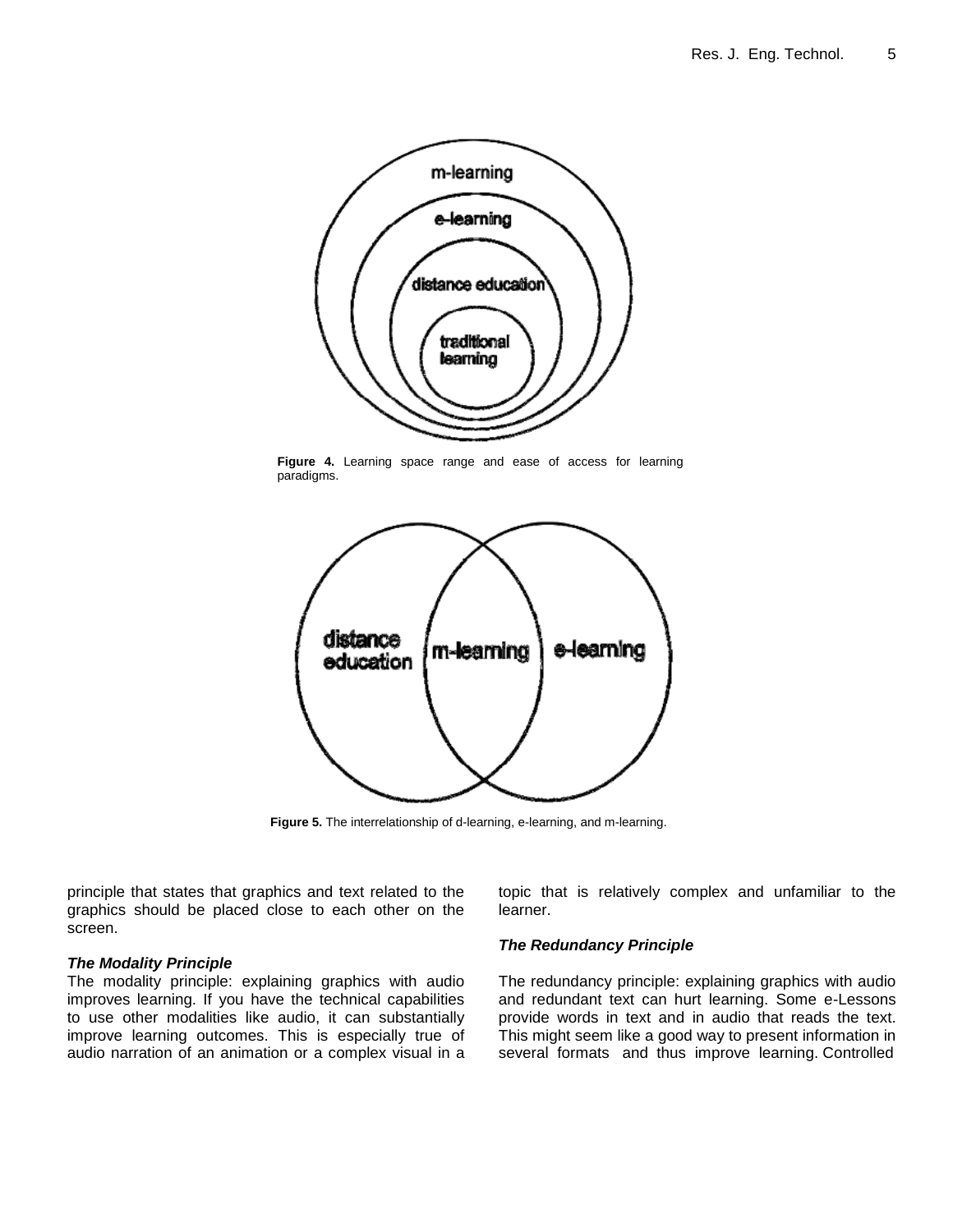

**Figure 6.** The interrelationship of classroom learning, e-learning, m-learning and b-learning.

research however, indicates that learning is actually depressed when a graphic is explained by a combination of text and narration that reads the text.

# *The Coherence Principle*

The coherence principle: using gratuitous visuals, text, and sounds can hurt learning. It's common knowledge that e-Learning attrition can be a problem. In a well intended effort to spice up e-learning, some designers use what is called Las Vegas approach. That is adding glitz and games make the experience more engaging. The glitz can take a variety of forms such as dramatic vignettes (in video or text) inserted to add interest, background music to add appeal, or popular movie characters or themes to add entertainment value.

# *The Personalization Principle*

The personalization principle: Use conversational tone and pedagogical agents to increase learning. The Media equation showed that people responded to computers following social conventions that apply when responding to other people. For example, it was found that when evaluating a computer program on the same computer that presented the program, the ratings were higher than if the evaluation was made on a different computer. People were unconsciously avoiding giving negative evaluations directly to the source (Ruth, 2002).

## **PEDAGOGICAL DESIGNS FOR OPTIMIZING E-LEARNING PARADIGMS**

Pedagogy is any conscious activity by one person

designed to enhance learning in another. It's the art and science of teaching...or more specifically, the strategies and tactics that teachers use, and the philosophies and educational theories that underpin them, to achieve learning outcomes and enhance the learning and teaching experience. It is widely acknowledged that the role and influence of media (that is, information and communications technology) on learning and teaching is optimized especially when it is skillfully integrated into the educational experience. This concept of "learning by doing" is at the heart of pedagogical designs that stand to optimize e-learning. These pedagogical designs include "scenario based learning", "goal-based learning", "scenario based learning", "goal-based learning",<br>"problem based learning", "case-based learning", "learning by designing", and "role-play-based learning". These pedagogical designs are grounded in the principles of constructivism and situated cognition, and in the belief that learning is most efficient and effective when it is contextualized and when it is based on real world or similarly authentic settings.

# *Scenario-Based Learning*

Scenario-based learning is a pedagogical design where one or more learning scenarios serve to anchor and contextualize all learning and teaching. The scenarios in these educational settings are usually drawn from real life situations. For the teacher and the tutor this scenario provides a meaningful context which can be used to explain abstract concepts, principles and procedures a lot more easily. For the learner, it serves to make learning relevant, meaningful and useful. Typically a good learning scenario will reflect a common occurrence from the relevant field .It may be a case, problem or incident that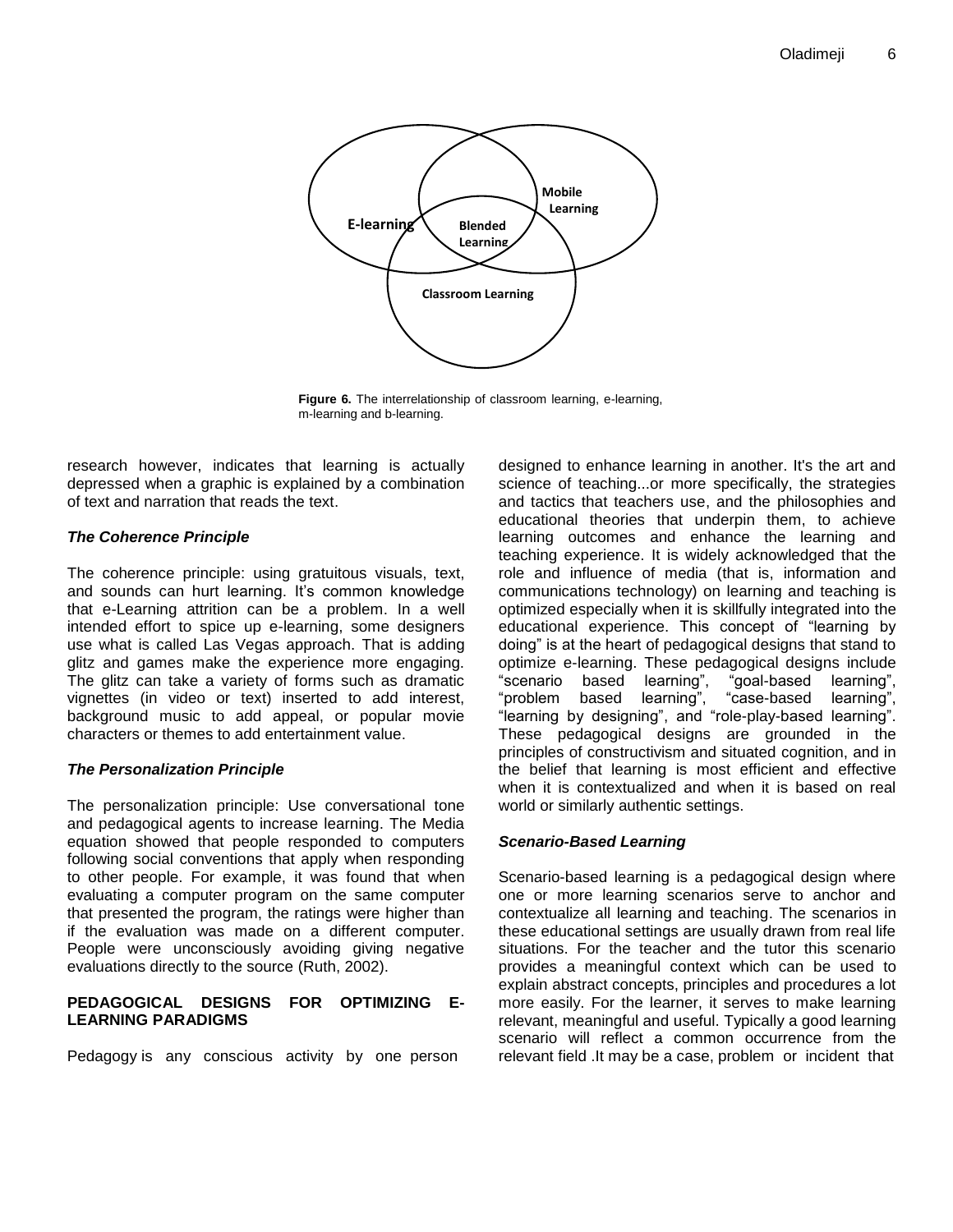is commonly encountered in the workplace. Using such cases, problems or incidences from the workplace in the education of learners serves to more adequately prepare them for the workforce as opposed to focusing their attention on the mastery of the subject matter content. The use of such scenarios is particularly relevant and meaningful in professional education (Naidu et al., 2005).

#### *Problem-Based Learning*

In problem-based learning, a problem situation serves as the context and anchor for all learning and teaching activities. Problem-based learning begins with the presentation of a problem to students, which can be in the form of short video clip, a picture with text, or just text. Upon encountering this problem situation, students are expected to analyze it and decide what needs to be done next. A critical feature of problem-based learning is small group problem-solving and inquiry. Students work in small groups to analyze the presenting problem, make decisions on what needs to be done next, and act upon them to resolve the problem situation satisfactorily. In so doing they will have been expected to achieve the intended learning outcomes. While problem-solving is implicit in problem-based learning, learners are not told explicitly what their role in the problem is, or what they are supposed to do as they seek to analyze the presenting problem.

#### *Goal-Based Learning*

In goal-based learning, they are told very specifically what is their role in the scenario and what they are supposed to do in order to resolve the problem satisfactorily. How they go about analyzing the problem to achieve a satisfactory solution to the problem is left to their imagination and creativity. Both, problem-based and goal-based learning designs have been widely used in the study of medical, education and environmental sciences.

## *Case-Based Learning*

In case-based learning, a case serves to provide the context and anchor for all learning and teaching activities. Cases have been very widely used in the study and teaching of Law, Business, Accounting and Economics. In these instances, students are required to use the case to explore issues, concepts and problems that they are likely to encounter. Cases that stand to optimize learning and teaching opportunities are those that have the richness, complexity and variety that are embedded in real life situations and encounters. It is therefore most

important that the cases that are selected for study and teaching are carefully selected to match the intended learning outcomes for the subject, Carrol and Rosson (2005).

## *Learning by Designing*

In learning by designing, the design task affords the essential anchor and scaffold for all learning and teaching activities. In this learning design students are required to engage in a learning activity which comprises conceptualizing and building something. This is a common learning and teaching activity in the study of architecture, and engineering sciences. As in goal-based learning, in the case of learning by designing, the goal is made very clear to the students. How the students chose to pursue that goal and achieve the targeted learning outcomes is left to their imagination and creativity.

#### *Role-play-Based Learning*

In role-play-based learning, the role-play provides the anchor and scaffold for all learning and teaching activities. Role-play is widely used as a valuable learning and teaching strategy in social sciences and humanities subjects where very complex processes are prevalent. This learning design comprises the playing out of identified roles by learners which is followed with reflection upon the activity and its analysis in order to focus attention on the expected learning outcomes for the study.

## **MANAGEMENT AND IMPLEMENTATION OF E-LEARNING PARADIGMS**

E-learning, like any organized educational activity is a very complex undertaking. Many organizations seeking to engage in e-learning activities quite often overlook the fact that its successful deployment requires the same level of diligence and rigor in its planning, management and implementation that is necessary in setting up conventional education systems. In fact, e-learning has added elements such as the technology infrastructure that require attention far beyond that is necessary in conventional educational settings. Furthermore, elearning is neither a cheap nor an easy educational option. It does not offer a quick fix for problems associated with dwindling enrollments, distance education, or poor teaching and learning. Lack of careful planning and implementation of e-learning can actually lead to decreasing standards and morale, poor performance in learning and teaching, and wasted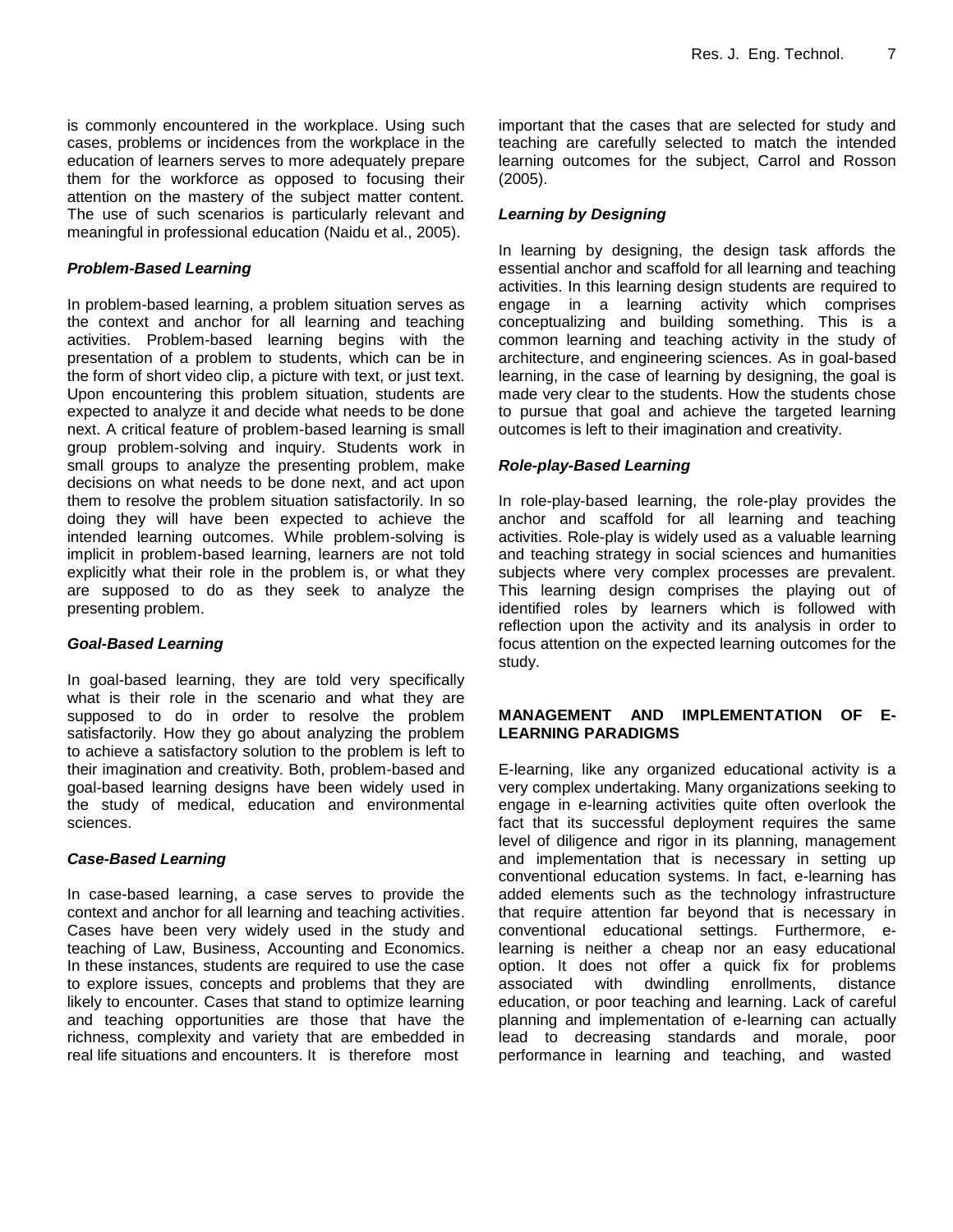resources and loss of revenue. This section explores the preconditions for e-learning activities; examine the administrative and implementation requirements of elearning activities.

## *Preconditions of E-Learning*

Any efforts to embark on e-learning must be preceded by very careful planning. This would necessarily comprise, strategic and operational planning that are consistent with the values, mission and goals of an organization. Educational organizations that have a history of employing alternative approaches to learning and teaching such as distance education will have many of the prerequisites and dispositions for e-learning already in place which they can easily capitalize and build upon. However, conventional campus-based educational organizations that have traditionally relied on residential face-to-face classroom-based learning and teaching activity would need to reconsider their values, mission and goals of educational provision in order to adequately accommodate the adoption of e-learning activities. A critical component of this orienting or reorienting for the successful adoption of e-learning is institutional sponsorship. For e-learning to succeed in any setting, there has to be complete support for the initiative from the highest levels. This is important not only because it will have implications for funding allocation for any such new initiative, but also because of its implications for the mindset of the rest of the organization.

## *Administrative Requirements of E-learning*

Like any organized educational activity, e-learning needs to be very systemically (that is, from a systems level) managed. Foremost this will include attention to the technology and the infrastructure that is necessary to support it. It will include different approaches to course design and development and strategies for generating and managing subject matter content from that which is suitable in conventional educational settings.

## *The Technology*

While this is crucial to the success of any e-learning activity, technology is not the driver of the initiative. It is there to serve an educational function and such; it is a tool for learning and teaching. However, it has to be robust, reliable and affordable. It is critical to ensure that this is so, just as it is important to ensure that in a classroom-based educational setting, the classroom is available and it is comfortable, and it has the necessary equipment such as tables and chairs and other tools for teaching and learning to take place. Most teachers and students in such educational settings would take these facilities for granted and they will be unaware of what goes on behind the scenes to ensure that the classroom setting works in the way in which it is expected to work. Staff and students alike would be very agitated if the computer, the projector, or the lights in the classroom did not work, as that would be very disruptive to their learning and teaching activities. In the same way e-learning technology needs to work just as transparently and fluidly to allow teachers and students to concentrate on learning and teaching and not be distracted by the technology. If teachers and students have to be taught to operate this technology, then there should be processes and programs in place for this training to occur, routinely (Kwan et al., 2008).

#### *Course Design and Development*

Like any other organized educational activity, e-learning, is a team effort, as a number of people and a range of expertise need to be brought together to make e-learning work. In conventional educational systems, course design and development is the sole responsibility of the subject matter expert who is also the teacher. E-learning will require the delivery of that subject matter content in alternative forms such as online or on a CD-ROM. Some teachers are able to produce their content themselves. However, this might not be the best use of their time and expertise in most educational settings. A more efficient and effective model of course development is the team approach, which brings together people with subject matter knowledge and expertise in the development of technology enhanced learning materials. However, the establishment and nurturing of such a team process is not to be taken lightly as it has implications on where the boundaries lie for various types of expertise and on the costs of supporting it across a large organization.

#### *Subject Matter Content Management*

In conventional educational settings, the generation and presentation of the subject matter content is the sole responsibility of the teacher. In e-learning, while the teacher may still be generating this content, for it to be made accessible to the learners, it needs to be modified, enhanced and presented in a form that is amenable to the technology that is in use. Content once generated will need to be updated in order to retain its currency and relevance. For this to happen, academic staff and other content developers will need expert assistance with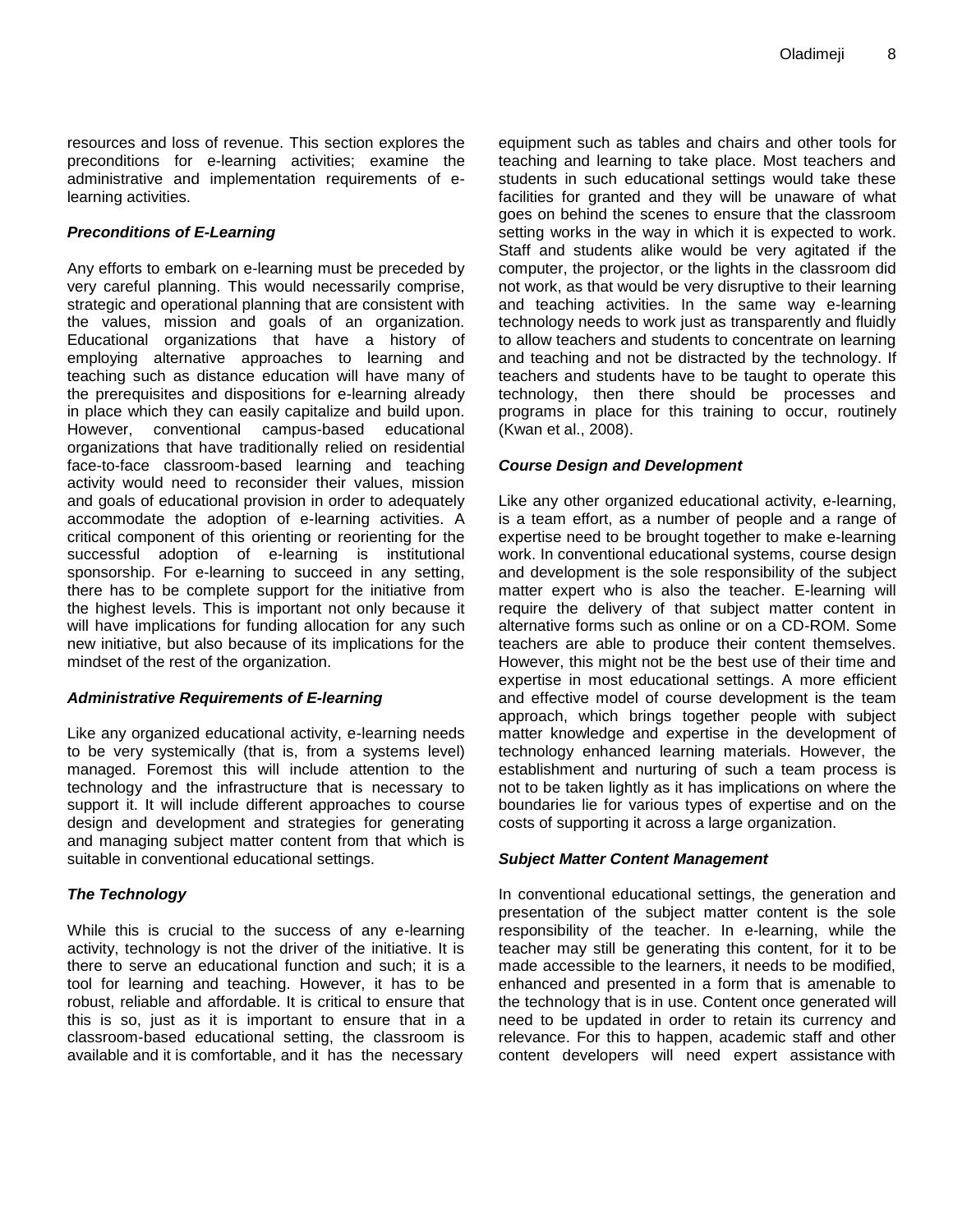learning and instructional design activities. They will need to be supported in the design and development of such self-study materials in alternative media forms. Permissions will be required in the form of copyright clearance to publish some of this material in such form. In large educational settings, this will create a substantial amount of work, which will require enough trained staff and appropriate procedures and processes (Naidu, 1987, 1988).

## *Implementation Requirements of E-learning Paradigms*

E-learning, with its use of information and communications technology, enables the presentation of subject matter content in alternative forms, as such freeing up lecture time which can now be more usefully devoted to the facilitation and support of learning activity. However, e-learning in itself does not guarantee efficient or effective learning and teaching. For it to be efficient and effective, a great deal of care and attention needs to go into its implementation. This comprises attention to the recruitment and registration of students, facilitating and supporting learning, assessing learning outcomes, providing feedback to learners, evaluating the impacts of e-learning on the organization, and a host of other issues related to these functions (Naidu, 2003).

# *Student Registration*

Most educational and training organizations have rigorous systems and processes in place to manage student registrations and their graduation. Those who choose to adopt on-line learning would want to also ensure that they are able to recruit, registrar and manage their students online in the fashion of e-commerce and ebusiness. Doing so would be consistent with an ethos and philosophy of making one's registration processes accessible online. This would require administrative systems to be in place and that the staff members are appropriately trained.

## *Learner Support*

In the context of e-learning, learner support takes on an added importance, as learners become separated in time and place from the teacher and the educational organization. This does not mean that necessarily more learner support is required. What changes is how learner support is provided, where and when and how often it is provided and who provides it. An online learning course may not be supported and facilitated by those who

developed these courses.

#### *Assessment of Learning and the Provision of Feedback*

While in e-learning, the fundamental and guiding principles of assessment of learning outcomes and providing feedback on learning remains the same as that for any other educational setting, what changes is how some of the learning outcomes can and might be assessed and also how feedback may be provided. Most educational settings must also deal equitably and fairly with unfair practices such as plagiarism and authenticity of student work. E-learning because of the flexibility it affords in terms of time and space independence are more prone to unfair learning and assessment practices. Opportunities for these occurrences need to be properly managed.

# *Evaluation of the Impacts of e-learning*

It is crucial to have processes in place for knowing how you are doing with what you have initiated. This will include how your staff and students are engaging in elearning. Without this kind of evidence, you are in no position to know how you might be traveling and what changes and/or improvements are necessary. Evaluation of impacts is often neglected or inefficiently carried out in most educational settings. Evaluation of the impacts of your processes should be closely integrated into the planning and implementation of any e-learning activity (Naidu, 2005).

## *Evaluation Methodologies in E-learning*

The term "evaluation" is being used here to refer to the systematic acquisition of feedback on the use, worth and impact of some activity, program or process in relation to its intended outcomes. One should aim to gather data from all stakeholders (that is, students and staff) regularly using a set of evaluation instruments within a consistent evaluation framework which should include front-end analysis, formative, summative and integrative evaluation. One should also aim to collect a variety of data using a range of data gathering instruments. However, data gathering process should be kept as simple and as less intrusive as possible.

## *Front-end Analysis*

Front-end analysis comprises a set of ways by which you would plan to ascertain the readiness of students and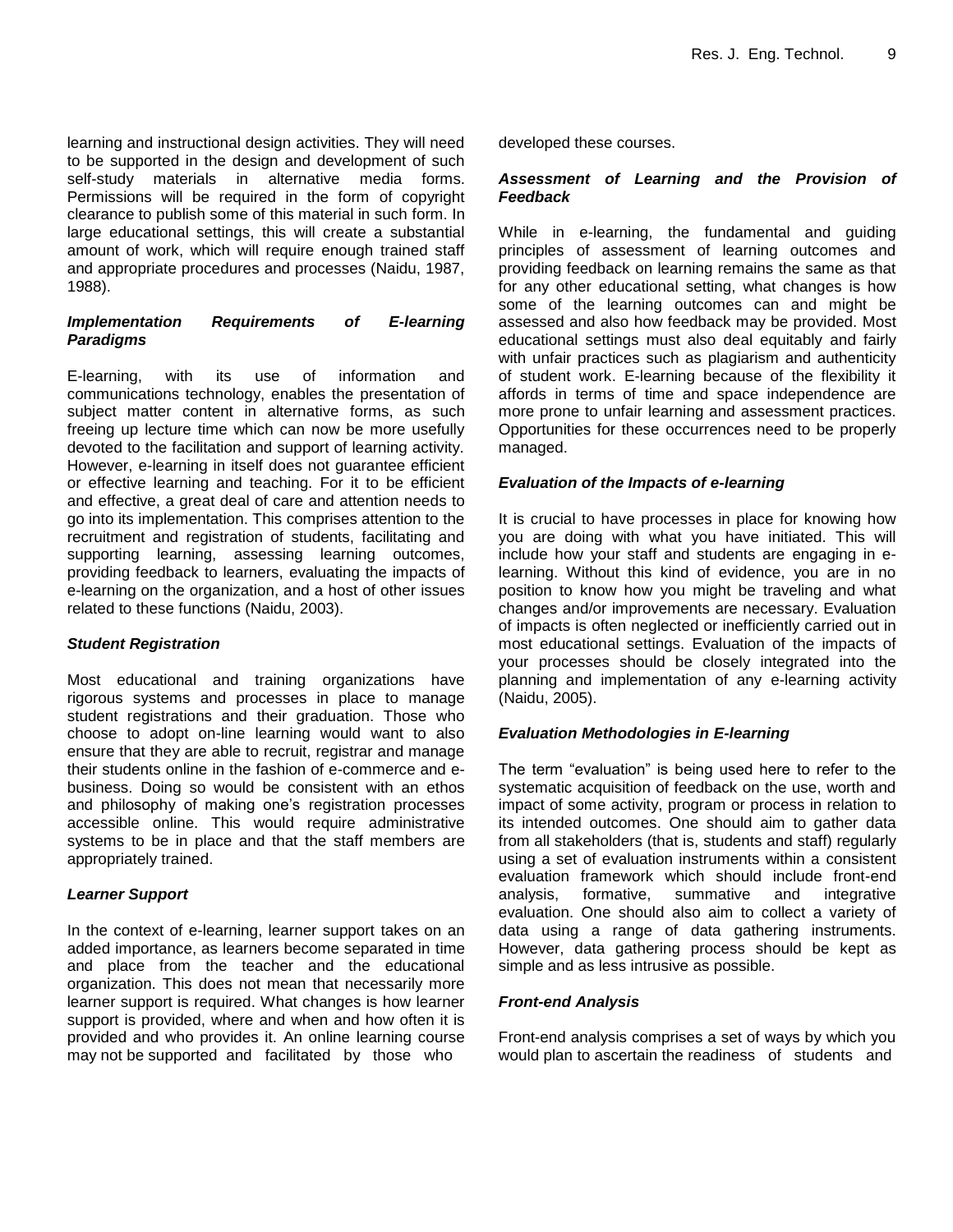staff and their preferences in relation to teaching and learning online. Carrying out such surveys periodically and especially prior to the full roll-out of e-learning will enable the organization to get a better handle on how to align its services to meet the needs of prospective users. The information gathered will help to inform the organization on the nature of its user needs, their perceptions and expectations, and any gaps in the provision of existing support.

#### *Formative Evaluation*

Formative evaluation would involve gathering feedback from users and other relevant groups

during the implementation process. Its purpose would be to identify problems so that improvements and adjustments can be made during the implementation stages of e-learning in your organization. You may wish to plan to carry out formative evaluations routinely and regularly. It would be best that these evaluations use a consistent set of tools comprising surveys, and focus group interviews with users.

#### *Summative Evaluation*

Summative evaluation ascertains the full impacts and outcomes of e-learning on teaching and

learning at your organization. You would usually carry this out upon the completion of an e-learning program, even though there is not likely to be a crisp dividing line between formative and summative evaluation phases. As part of this process, your aim is to periodically assess the sum impacts of e-learning on teaching and learning activities in your organization. Data gathered should reveal how e-learning is responding to challenges facing teaching and learning in your organization, and the extent to which you are achieving benchmarks and milestones which you have set.

#### *Monitoring or Integrative Evaluation*

Monitoring or integrative evaluation will comprise attempts to ascertain the extent to which the use of elearning or online learning is integrated into regular teaching and learning activities at your organization. Data gathered as part of this process will reveal the extent to which, and how teaching and learning activities in the organization have been impacted with e-learning (Naidu, 2006).

## **Conclusion**

The main objective of e-learning systems is to make

information accessible to any type of user. E-learning systems consist of complex activities which include elearning architecture, computing based e-learning paradigms, different technological platforms of disseminating e-learning, etc. This reflected in e-learning systems which are being designed based on client/server, peer to peer; and recently Web Services architectures together with the mobile learning which is commonly use nowadays and cloud technology system. However, the recently designed e-learning paradigm, blended learning, was briefly discussed and its relationship with other e-learning paradigms was given. While the optimization of learning paradigms using pedagogical designs which include scenario-based, problem-based, case-based, etc were highlighted and discussed. The management of e-learning which include the administration requirements, implementation requirements and evaluation of learning paradigms were exploited.

#### **REFERENCES**

- Ahmed I, Sadiig MJ (2005). An Autonomous Mobile Agent-Based Distributed Learning-Architecture-A Proposal and Analytical Analysis.Turk. Online J. Distance Educ.6(4): 10.
- Akour H, 2009. Determinants of Mobile Learning Acceptance: An Empirical Investigation In Higher Education, Oklahoma, Oklahoma State University.
- Bulent D (2014). Developing and Evaluating a Blended Learning Course. Anthropologist, 17(1): 121-128.
- Calder J, McCollum A, 1998. Open and flexible learning in vocational education and training, London: Kogan Page.
- Georgiev T, Georgieva E, Smrikarov A (2004). M-Learning a New Stage of e- Learning. International Conference on Computer Systems and Technologies, Bulgarian.
- Hamid AA (2001). E-learning: is it the "e" or the learning that matters? The Internet and Higher Education, 4(3): 311-316.
- Hemabala J, Suresh ESM (2012).The Frame Work Design Of Mobile Learning Management System, Int. J. Comput. Inf. Technol. Volume 01-Issue 02.
- Khan BH (2005). Learning features in an open, flexible, and distributed environment. AACE Journal, 13 (2): 137-153.
- Naidu S (1987). Faculty involvement in instructional materials development for distance study at the University of the South Pacific. Distance Education 8(2): 176-189.
- Naidu S (1988). Developing instructional materials for distance education: A "Concerns-Based" approach. Can. J. Educ. Commun. 17(3): 167-179.
- Naidu S, 2003. E-Learning: A Guidebook of Principles, Procedures and Practices. New Delhi, India: Commonwealth Educational Media Center for Asia, (CEMCA), and the Commonwealth of Learning. Naidu S, 2005. Evaluating Distance Education and E-learning. In C. Howard, J. V. Boettcher, L. Justice, K. Schenk, P. Rogers, & G. A. Berg(Eds.), Encyclopedia of Distance Learning, Volume 1-IV, pp. 857-864.
- Naidu S, 2006. E-Learning, A Guidebook of Principles, Procedures and Practices, © 2nd Revised Edition, CEMCA, Melbourne, Australia.
- Naidu S, Anderson J, Riddle M, 2000. The virtual Print exhibition: A case of learning by designing. In Sims, R., O'Reilly & Sawkins, S. (Eds.) Learning to Choose: Choosing to Learn (Short Papers and